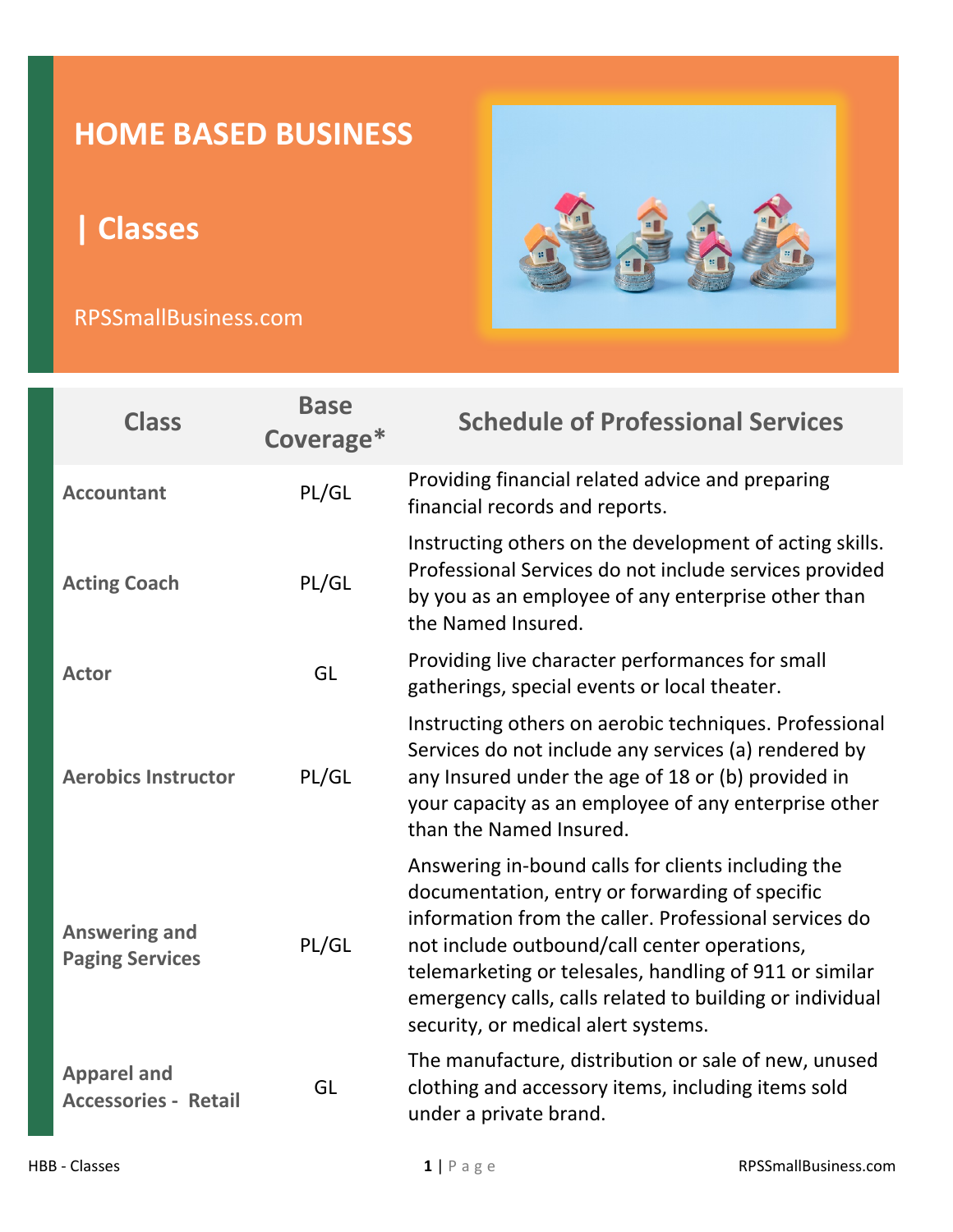| <b>Class</b>                                               | <b>Base</b><br>Coverage* | <b>Schedule of Professional Services</b>                                                                                                                                                   |
|------------------------------------------------------------|--------------------------|--------------------------------------------------------------------------------------------------------------------------------------------------------------------------------------------|
| <b>Aquarium</b><br><b>Maintenance</b>                      | GL                       | Cleaning and maintenance of aquariums located in<br>residential homes. Business does not include design,<br>installation or sale of aquariums.                                             |
| <b>Architectural Tours</b>                                 | GL                       | Conducting guided walking tours of local architecture<br>and city landscapes.                                                                                                              |
| Aromatherapy<br><b>Products - Retail</b>                   | GL                       | The sale or distribution of plant-derived, aromatic<br>essential oils manufactured by the Insured or others.                                                                               |
| <b>Art Instructor</b>                                      | PL/GL                    | Instructing others on developing artistic skills.<br>Professional Services do not include services provided<br>by you as an employee of any enterprise other than<br>the Named Insured.    |
| Art, Prints and<br><b>Picture Sales -</b><br><b>Retail</b> | GL                       | The sale or distribution of various forms of art such as<br>paintings, prints and sculptures manufactured by the<br>Insured or others. Business does not include the sale<br>of fine arts. |
| <b>Art Supplies -</b><br><b>Retail</b>                     | GL                       | The manufacture, distribution or sale of new, unused<br>art supply items, including items sold under a private<br>brand.                                                                   |
| <b>Art Therapist</b>                                       | PL/GL                    | Providing therapy using the creative art process to<br>improve physical, mental and emotional well-being.                                                                                  |
| <b>Astronomy Tours</b>                                     | GL                       | Conducting guided astronomical tours including local<br>observatories, night sky watching and stargazing with<br>use of telescopes.                                                        |
| <b>Balloon Artists</b>                                     | GL                       | Providing live entertainment such as balloon artistry,<br>face painting, juggling, or magic, for birthday parties,<br>small gatherings or special events.                                  |
| <b>Barber</b>                                              | PL/GL                    | Providing barber services consisting of hair cutting,<br>dyeing and shaving of beards.                                                                                                     |
| <b>Barber and Beauty</b><br><b>Supplies - Retail</b>       | GL                       | The distribution or sale of new, unused barber and<br>beauty products, salon supplies and related<br>equipment, including items sold under a private<br>brand.                             |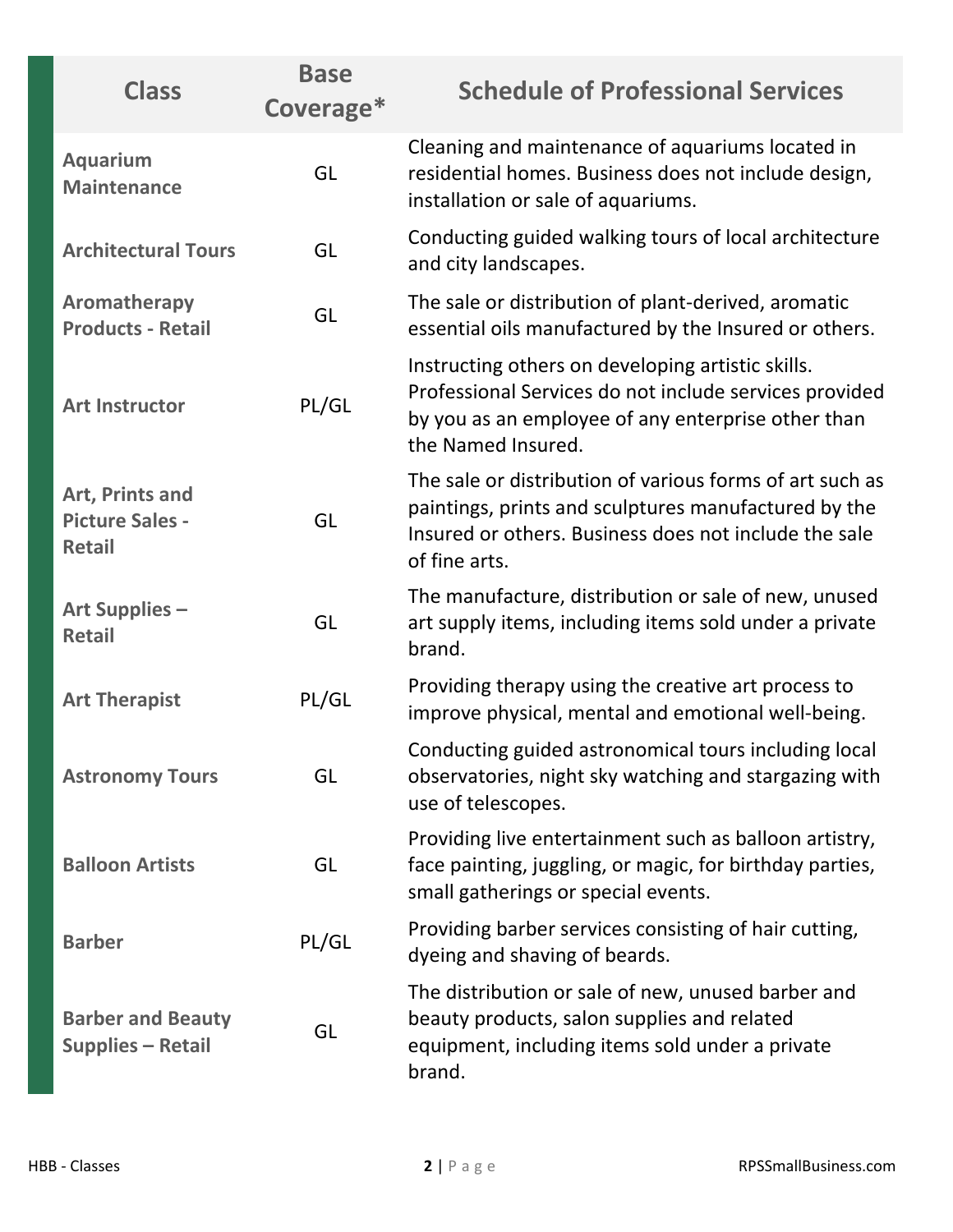| <b>Class</b>                                                         | <b>Base</b><br>Coverage* | <b>Schedule of Professional Services</b>                                                                                                                                                                                                                                                                                                            |
|----------------------------------------------------------------------|--------------------------|-----------------------------------------------------------------------------------------------------------------------------------------------------------------------------------------------------------------------------------------------------------------------------------------------------------------------------------------------------|
| <b>Beautician</b>                                                    | PL/GL                    | Providing hair shampooing, conditioning, cutting,<br>styling, and dyeing services and skin, nail or make up<br>services ancillary to hair services.                                                                                                                                                                                                 |
| <b>Belly Dancers</b>                                                 | GL                       | Performing live Middle Eastern dances for small<br>gatherings or special events.                                                                                                                                                                                                                                                                    |
| <b>Board Games and</b><br><b>Puzzles - Retail</b>                    | GL                       | The distribution or sale of new, unused board games<br>and puzzle items, including items sold under a private<br>brand. Business does not include any sale or<br>distribution of toys other than board games and puzzle<br>items                                                                                                                    |
| <b>Book, Calendar and</b><br><b>Journal Sales -</b><br><b>Retail</b> | GL                       | The sale or distribution of books, calendars, journals,<br>notebooks and other similar items manufactured by<br>the Insured or others including the sale of electronic<br>download, 'printable' versions. Business does not<br>include the distribution or sale of books authored by<br>the Insured or for which the Insured acted as<br>publisher. |
| <b>Bookkeeper</b>                                                    | PL/GL                    | Processing and recording sales/receipts, accounts<br>receivable, accounts payable and other similar<br>financial transactions for clients.                                                                                                                                                                                                          |
| <b>Brand Consultant</b>                                              | PL/GL                    | Creating branding strategies to distinguish a client's<br>product in the minds of their target customers.                                                                                                                                                                                                                                           |
| <b>Bread, Roll and</b><br><b>Bagel Bakery -</b><br><b>Retail</b>     | GL                       | The sale or distribution of bread, bagels and<br>associated products, such as cream cheese or lox,<br>manufactured by the Insured or others.                                                                                                                                                                                                        |
| <b>Business</b><br><b>Management</b><br><b>Consultant</b>            | PL/GL                    | Providing advice to help leaders improve<br>organizational performance. Professional services do<br>not include (a) actuarial or lobbyist services or (b) any<br>services requiring a license or certification as an<br>attorney.                                                                                                                   |
| <b>Cake Decorating</b><br><b>Supply Sales -</b><br><b>Retail</b>     | GL                       | The sale or distribution of cake and cookie decoration<br>products manufactured by the Insured or others. This<br>includes the sale of cake stands, cake and cupcake<br>carriers, cookie cutters and other similar items.                                                                                                                           |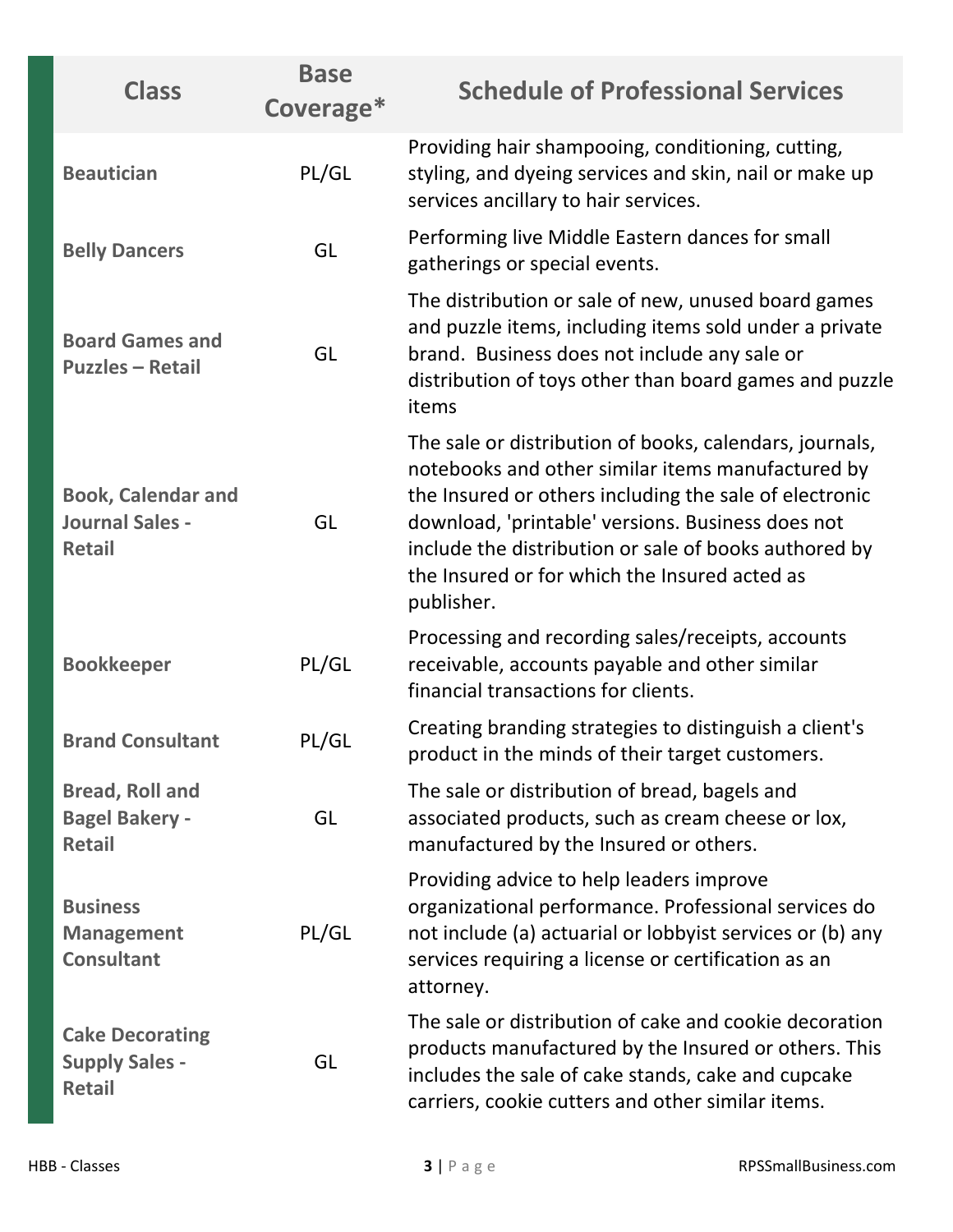| <b>Class</b>                                                          | <b>Base</b><br>Coverage* | <b>Schedule of Professional Services</b>                                                                                                                                                               |
|-----------------------------------------------------------------------|--------------------------|--------------------------------------------------------------------------------------------------------------------------------------------------------------------------------------------------------|
| <b>Calligraphy</b>                                                    | GL                       | The manufacture and sale of calligraphy products,<br>where at least 80% of the products sold are<br>handmade/handcrafted by the named insured or its<br>employees.                                     |
| Camera &<br><b>Photography Sales</b><br>and Repair                    | GL                       | The manufacture, distribution, sale or repair of camera<br>and photography equipment including items sold<br>under a private brand.                                                                    |
| <b>Candy Sales - Retail</b>                                           | GL                       | The sale or distribution of candy products<br>manufactured by the Insured or others.                                                                                                                   |
| <b>Career Coach</b>                                                   | PL/GL                    | Counseling others on how to define, redefine and<br>achieve their professional objectives or other work-<br>related goals.                                                                             |
| <b>Caricature Artists</b>                                             | GL                       | Creating portraits or drawings which farcically present<br>a person or thing.                                                                                                                          |
| <b>CD, DVD &amp; Records</b><br>- Retail                              | GL                       | The manufacture, distribution or sale of CDs, DVD and<br>records.                                                                                                                                      |
| <b>Cell Phone Cases</b><br>and Related Items -<br><b>New - Retail</b> | GL                       | The sale or distribution of cell phone cases, holsters<br>and clips manufactured by the Insured or others. This<br>includes charging cables and plugs, 'pop grips', and car<br>and travel accessories. |
| <b>Ceramics</b>                                                       | GL                       | The manufacture and sale of ceramics, where at least<br>80% of the products sold are handmade/crafted by the<br>named insured or its employees.                                                        |
| <b>Chess Coach</b>                                                    | PL/GL                    | Instructing others on development of chess skills.<br>Professional Services do not include services provided<br>by you as an employee of any enterprise other than<br>the Named Insured                |
|                                                                       |                          | Cleaning, inspecting, maintaining and repairing table,                                                                                                                                                 |
| <b>Clock Repair</b>                                                   | GL                       | mantle, floor and wall clocks.                                                                                                                                                                         |
| <b>Closed Captioning</b><br><b>Services</b>                           | PL/GL                    | Adding subtitles to television programs or video<br>recordings.                                                                                                                                        |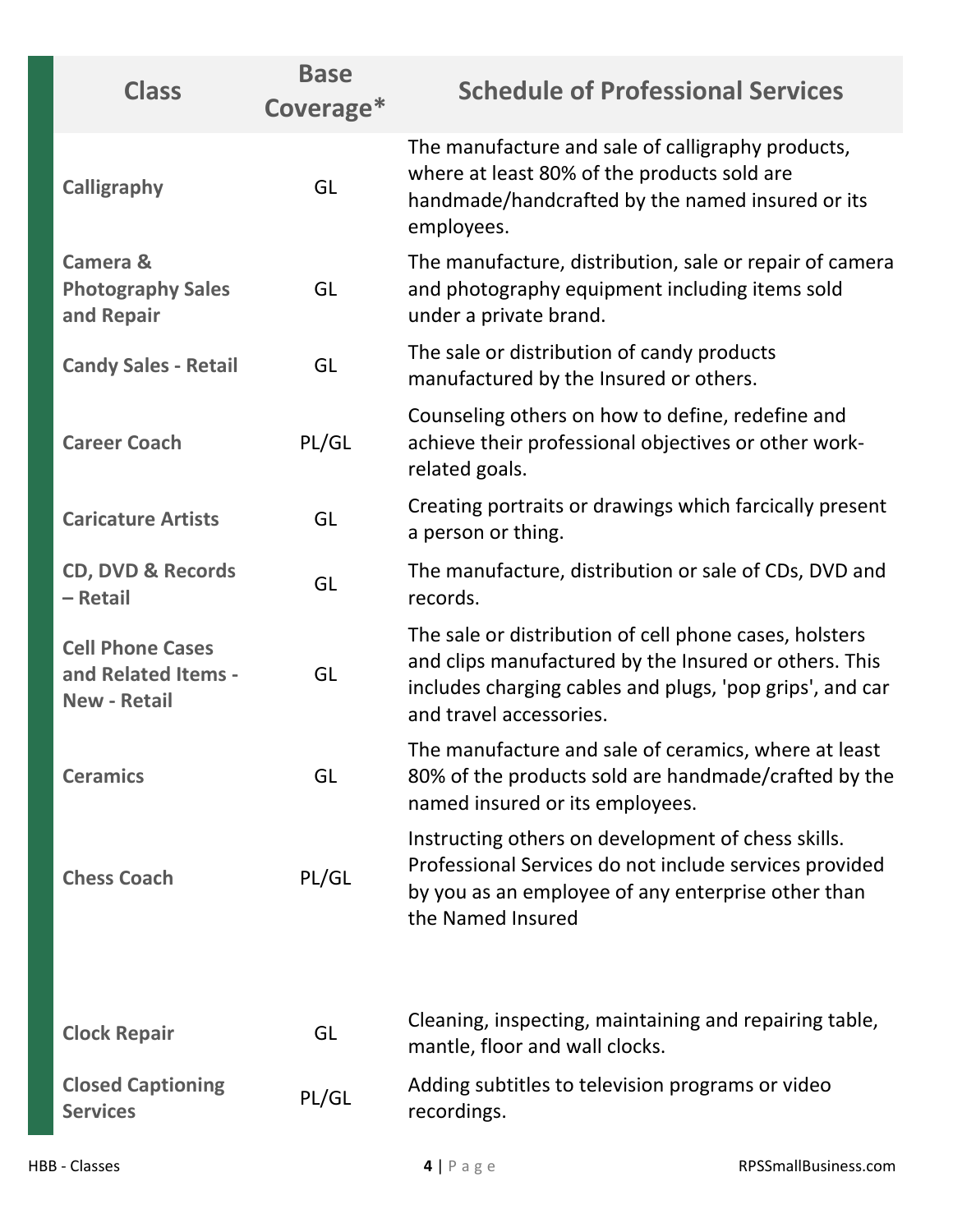| <b>Class</b>                                                                        | <b>Base</b><br>Coverage* | <b>Schedule of Professional Services</b>                                                                                                                                                                                                                                                       |
|-------------------------------------------------------------------------------------|--------------------------|------------------------------------------------------------------------------------------------------------------------------------------------------------------------------------------------------------------------------------------------------------------------------------------------|
| <b>Coffee and Donut</b><br>Cart                                                     | GL                       | Selling coffee, donuts, muffins or pastries from a food<br>cart.                                                                                                                                                                                                                               |
| <b>Coffee and Teas -</b><br><b>Retail</b>                                           | GL                       | The sale or distribution of coffee and tea and related<br>brewing products such as French press and non-<br>electric coffee and tea pots manufactured by the<br>Insured or others. This includes the incidental sale of<br>cookie, tea biscuits and similar items.                             |
| <b>College Counselor</b>                                                            | PL/GL                    | Counseling individuals on selecting and applying to<br>colleges. Professional Services do not include any<br>services (a) rendered by any Insured under the age of<br>18 and or(b) any services provided in your capacity as<br>an employee of any enterprise other than the Named<br>Insured. |
| Communication<br><b>Access Realtime</b><br><b>Translators (CART)</b>                | PL/GL                    | Providing 'real time' captioning for live meetings,<br>presentations or events.                                                                                                                                                                                                                |
| <b>Computer</b><br><b>Instructor</b>                                                | PL/GL                    | Instructing others on developing or enhancing their<br>computer skills. Professional Services do not include<br>services provided by you as an employee of any<br>enterprise other than the Named Insured.                                                                                     |
| <b>Computer Parts</b><br>and Auxiliary<br><b>Equipment - New -</b><br><b>Retail</b> | GL                       | The sale or distribution of keyboards, mouse, mouse<br>pads, flash drives and other similar items<br>manufactured by the Insured or others.                                                                                                                                                    |
| <b>Cooking Instructor</b>                                                           | PL/GL                    | Instructing others on cooking. Professional Services<br>do not include services provided by you as an<br>employee of any enterprise other than the Named<br>Insured.                                                                                                                           |
| Cosmetics,<br><b>Toiletries and</b><br><b>Personal Care -</b><br><b>Retail</b>      | GL                       | The distribution or sale of new, unused topical use<br>cosmetics, toiletries and personal care supplies items,<br>including items sold under a private brand. Business<br>does not include the manufacture or sale of medical,<br>wellness, or ingestible products.                            |
| <b>Cosmetologists</b>                                                               | PL/GL                    | Providing cosmetic treatments and advice for hair,<br>skin, nails and the use of makeup.                                                                                                                                                                                                       |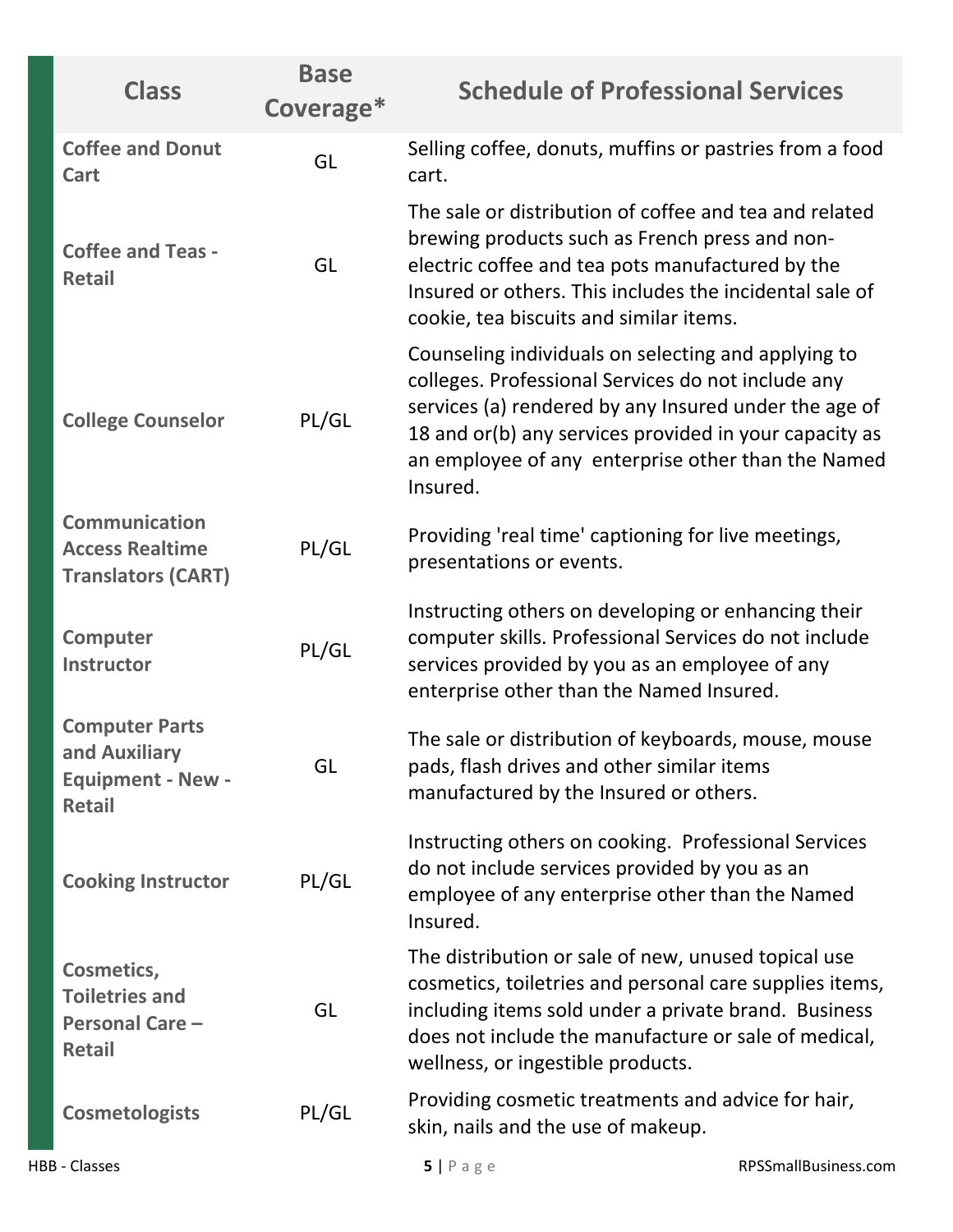| <b>Class</b>                                            | <b>Base</b><br>Coverage* | <b>Schedule of Professional Services</b>                                                                                                                                                                                                                                                            |
|---------------------------------------------------------|--------------------------|-----------------------------------------------------------------------------------------------------------------------------------------------------------------------------------------------------------------------------------------------------------------------------------------------------|
| <b>Costume Designer</b>                                 | GL                       | Researching, designing, sewing and purchasing of<br>clothing for film or theatre production.                                                                                                                                                                                                        |
| Costume Jewelry -<br><b>Retail</b>                      | GL                       | The manufacture, distribution or sale of new, unused<br>jewelry crafted from fake or semi-precious stones,<br>including items sold under a private brand.                                                                                                                                           |
| <b>Cotton Candy Cart</b>                                | GL                       | Selling cotton candy from a food cart.                                                                                                                                                                                                                                                              |
| <b>Court Reporters</b>                                  | PL/GL                    | Recording and transcribing spoken or recorded speech<br>during a legal proceeding.                                                                                                                                                                                                                  |
| <b>Crafter</b>                                          | GL                       | The manufacture or sale of handmade products,<br>where at least 80% of the products sold are<br>handmade/crafted by the named insured or its<br>employees. Business does not include the sale of<br>products from a consignment shop owned, operated<br>or continually leased by the named insured. |
| <b>Culinary Food Tours</b>                              | GL                       | Conducting guided walking tours of local restaurants.                                                                                                                                                                                                                                               |
| <b>Dance Instructor</b>                                 | PL/GL                    | Instructing others on dance routines, choreography<br>and performances. Professional Services do not<br>include any services (a) rendered by any Insured under<br>the age of 18 or (b) provided in your capacity as an<br>employee of any enterprise other than the Named<br>Insured.               |
| <b>Dance Therapist</b>                                  | PL/GL                    | Improving therapy through dance and movement to<br>improve physical, mental and emotional well-being.                                                                                                                                                                                               |
| <b>Dietician</b>                                        | PL/GL                    | Evaluating a client's medical history, lab work results<br>and current health to improve or manage dietary<br>problems, chronic health issues or diseases.                                                                                                                                          |
| <b>Digital Conversion -</b><br><b>Audio &amp; Video</b> | PL/GL                    | Converting still photographs, slides, CDs, VHS tapes,<br>DVDs to a digital format.                                                                                                                                                                                                                  |
| <b>DJ</b>                                               | GL                       | Providing live prerecorded music for an audience.                                                                                                                                                                                                                                                   |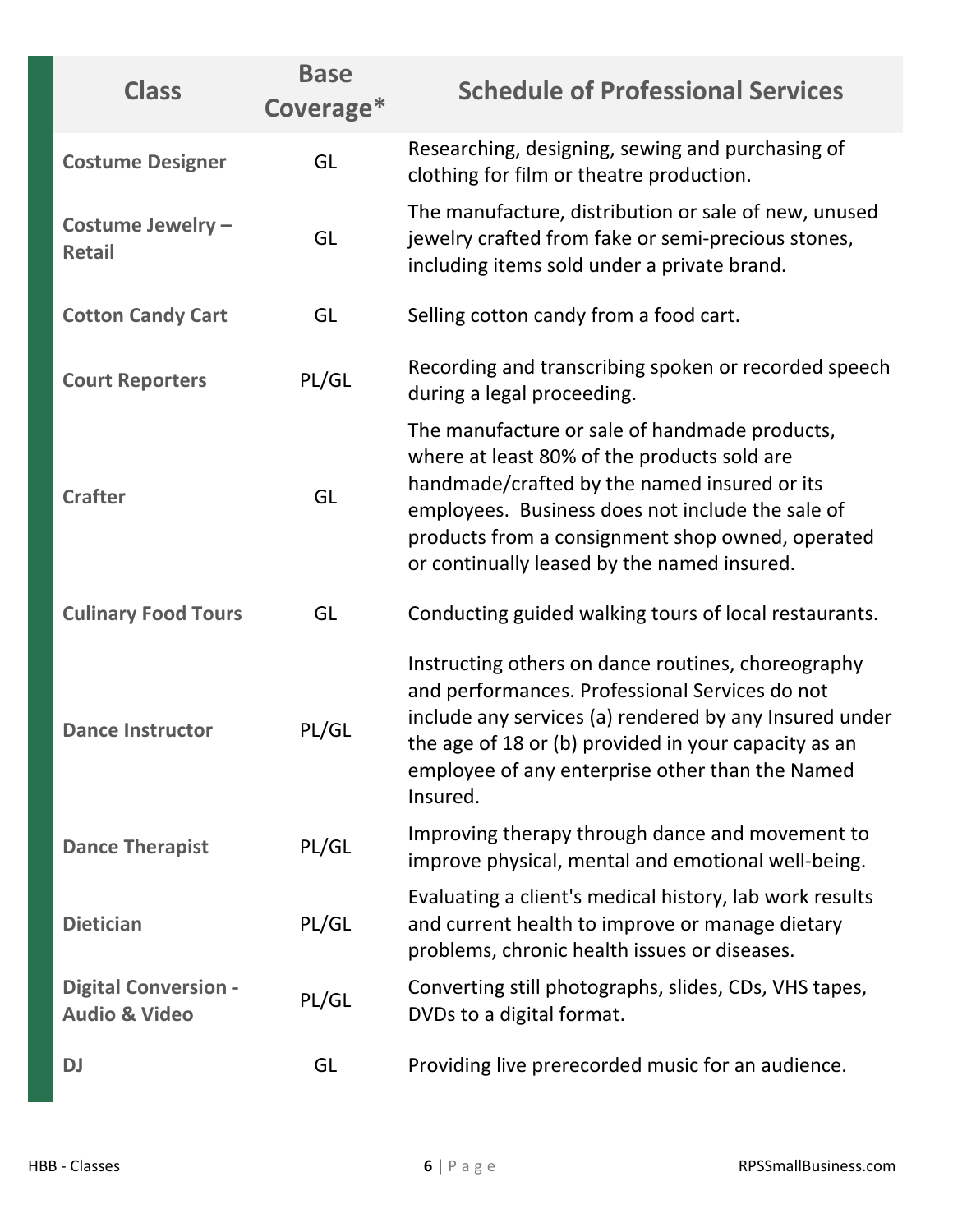| <b>Class</b>                                                | <b>Base</b><br>Coverage* | <b>Schedule of Professional Services</b>                                                                                                                                                                                                                                                                  |
|-------------------------------------------------------------|--------------------------|-----------------------------------------------------------------------------------------------------------------------------------------------------------------------------------------------------------------------------------------------------------------------------------------------------------|
| <b>Drama Therapist</b>                                      | PL/GL                    | Improve physical, mental and emotional well-being<br>through theatre performance, role playing and<br>storytelling.                                                                                                                                                                                       |
| <b>Embroidery</b>                                           | GL                       | The manufacture and sale of embroidered goods,<br>where at least 80% of the products sold are designed<br>and handmade/crafted by the named insured or its<br>employees.                                                                                                                                  |
| <b>Engraving</b>                                            | GL                       | The manufacture and sale of engraved products<br>designed and etched onto hardened materials, where<br>at least 80% of the products sold are<br>handmade/crafted by the named insured or its<br>employees.                                                                                                |
| <b>Executive Coach</b>                                      | PL/GL                    | Providing counsel to executives and high potential<br>employees on how to maximize their personal and<br>professional potential.                                                                                                                                                                          |
| <b>Executive Search</b>                                     | PL/GL                    | Recruiting candidates to fill highly skilled and<br>strategically important senior leadership roles at client<br>companies.                                                                                                                                                                               |
| <b>Eyewear - Non-</b><br><b>Prescription - Retail</b>       | GL                       | The sale or distribution of various types of non-<br>prescription glasses, including reading glasses,<br>sunglasses, sports goggles and blue light glasses,<br>manufactured by the Insured or others. Business does<br>not include the manufacture, distribution or sale of<br>safety/protective glasses. |
| <b>Face Painters</b>                                        | GL                       | Providing live entertainment such as balloon artistry,<br>face painting, juggling, or magic, for birthday parties,<br>small gatherings or special events.                                                                                                                                                 |
| <b>Factory Tours</b>                                        | GL                       | Conducting guided tours of factory facilities which<br>have been authorized by factory management.<br>Business does not include tours where alcohol,<br>medications or supplements are provided or sold to<br>tour participants.                                                                          |
| <b>Financial</b><br><b>Transcription</b><br><b>Services</b> | PL/GL                    | Converting speech into a written or electronic text<br>document for financial services clients.                                                                                                                                                                                                           |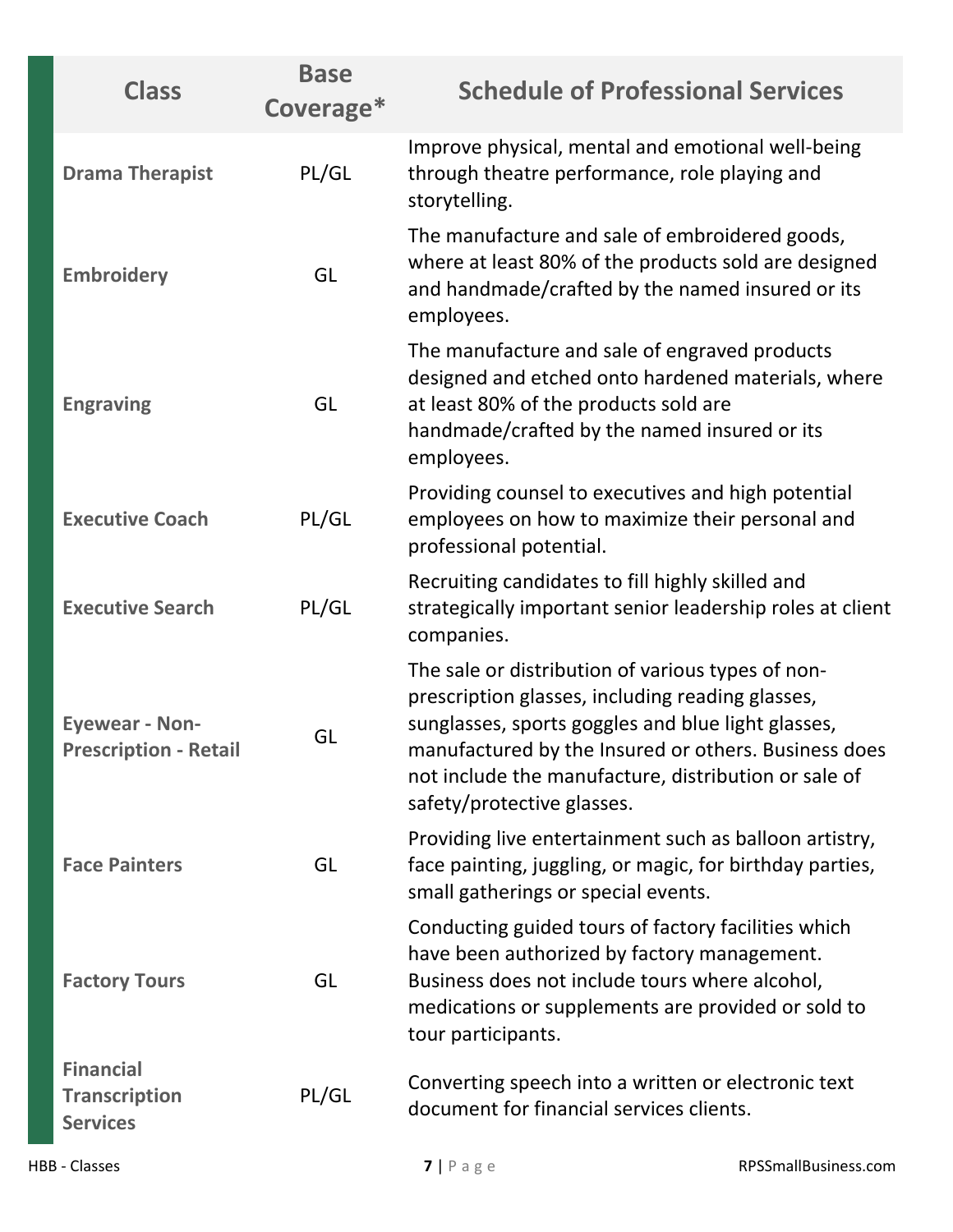| <b>Class</b>                                              | <b>Base</b><br>Coverage* | <b>Schedule of Professional Services</b>                                                                                                                                                                         |
|-----------------------------------------------------------|--------------------------|------------------------------------------------------------------------------------------------------------------------------------------------------------------------------------------------------------------|
| <b>Food Stylist</b>                                       | GL                       | Preparing, cooking and arranging food to create<br>appealing images used for photography, television and<br>videography.                                                                                         |
| <b>Foreign Language</b><br><b>Tutor</b>                   | PL/GL                    | Providing foreign language tutoring to others.<br>Professional Services do not include services provided<br>by you as an employee of any enterprise other than<br>the Named Insured.                             |
| <b>Freelance</b><br>Copywriter                            | PL/GL                    | Creating marketing or advertising copy/text to sell a<br>product, idea or service.                                                                                                                               |
| <b>Freelance Editor</b>                                   | PL/GL                    | Editing written content for final publication.                                                                                                                                                                   |
| <b>Freelance</b><br>Proofreader                           | PL/GL                    | Reviewing written content for accuracy, spelling,<br>punctuation and grammar.                                                                                                                                    |
| <b>Freelance Technical</b><br><b>Writing</b>              | PL/GL                    | Researching, translation and writing technical<br>documents, manuals or tutorials.                                                                                                                               |
| <b>Genealogists</b>                                       | PL/GL                    | Tracing or studying lines of family descent.                                                                                                                                                                     |
| <b>General</b><br>Merchandise -<br><b>Retail</b>          | GL                       | The sale or distribution of merchandise covering a<br>wide variety of categories. Merchandise may be<br>purchased through various channels including<br>liquidators, odd lot outlets, wholesalers and retailers. |
| <b>General</b><br><b>Transcription</b><br><b>Services</b> | PL/GL                    | Converting speech into a written or electronic text<br>document for a broad range of industries.                                                                                                                 |
| <b>Gift Baskets - Retail</b>                              | GL                       | The sale or distribution of selected food and gift items,<br>manufactured by the insured or others, assembled<br>into a basket or similar container.                                                             |
| <b>Glass Art</b>                                          | GL                       | Designing and creating custom objects made from<br>glass, where at least 80% of the products sold are<br>handmade/crafted by the insured or employees of the<br>insured.                                         |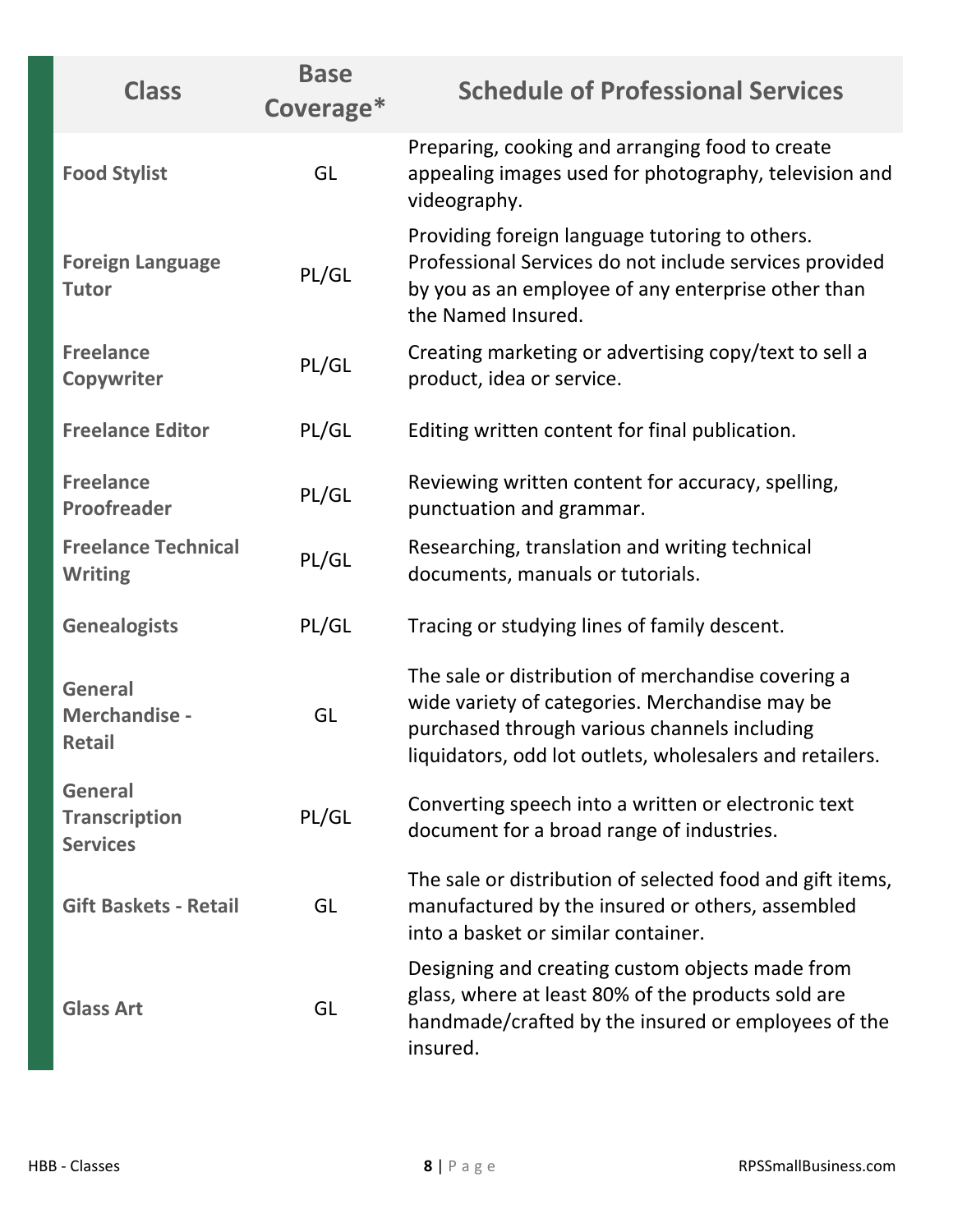| <b>Class</b>                                    | <b>Base</b><br>Coverage* | <b>Schedule of Professional Services</b>                                                                                                                                                                                                                                                                                               |
|-------------------------------------------------|--------------------------|----------------------------------------------------------------------------------------------------------------------------------------------------------------------------------------------------------------------------------------------------------------------------------------------------------------------------------------|
| <b>Golf Instructor</b>                          | PL/GL                    | Instructing others on how to play the game of golf.<br>Professional Services do not include services (a)<br>rendered by any Insured under the age of 18 or (b)<br>provided in your capacity as an employee of any<br>enterprise other than the Named Insured.                                                                          |
| <b>Graphic Designer</b>                         | PL/GL                    | Creating visual concepts to communicate ideas,<br>including the overall layout and production design for<br>advertisements, brochures, magazines or reports.<br>Professional services do not include the creation or<br>dissemination of any content.                                                                                  |
| <b>Group Fitness</b><br><b>Instructor</b>       | PL/GL                    | Helping others define fitness goals and instructing<br>them, either one-on-one or in groups, on fitness<br>exercises. Professional Services do not include any<br>services (a) rendered by any Insured under the age of<br>18 or (b) provided in your capacity as an employee of<br>any enterprise other than the Named Insured.       |
| <b>Hair Stylist</b>                             | PL/GL                    | Providing hair shampooing, conditioning, cutting,<br>styling, and dyeing services and skin, nail or make up<br>services ancillary to hair services.                                                                                                                                                                                    |
| <b>Health Coach</b>                             | PL/GL                    | Providing counsel and education to assist clients to<br>improve general health or address specific health<br>challenges or conditions. Professional services do not<br>include diagnosing or treating diseases or medical<br>conditions, interpreting the results of medical tests,<br>writing food plans or recommending supplements. |
| <b>Henna Artists</b>                            | PL/GL                    | Applying temporary henna patterns on people's skin.                                                                                                                                                                                                                                                                                    |
| <b>Hiking or Nature</b><br><b>Walking Tours</b> | GL                       | Conducting guided walking tours centered around<br>outdoor walks ranging from walking on pavement to<br>walking through forests. Business does not include<br>hikes or walks of unmarked trails, rock climbing,<br>extreme heights, river crossing, running, use of skis or<br>snowshoes, or hikes or walks in backcountry ski areas.  |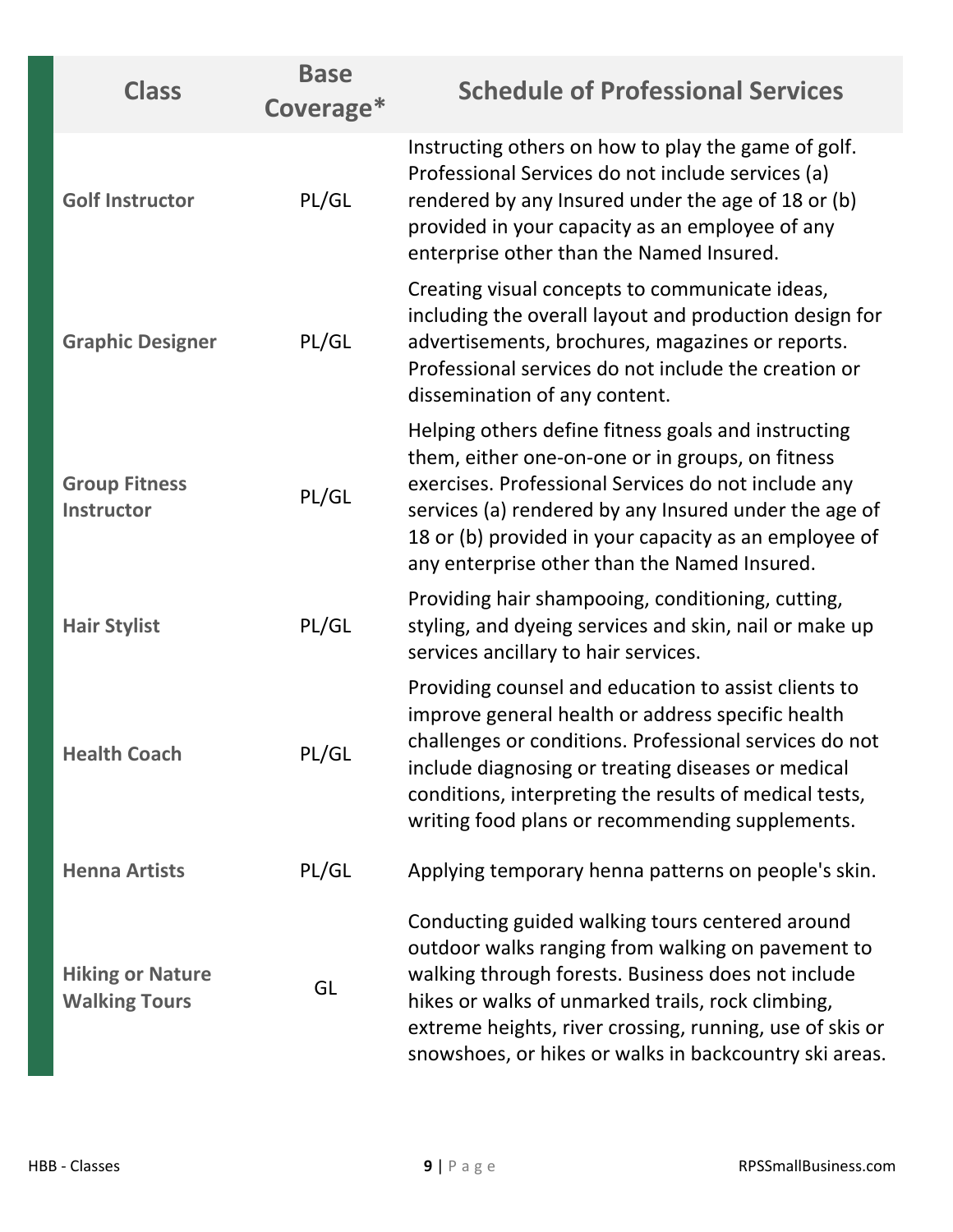| <b>Class</b>                                                            | <b>Base</b><br>Coverage* | <b>Schedule of Professional Services</b>                                                                                                                                                                                                                                                                  |
|-------------------------------------------------------------------------|--------------------------|-----------------------------------------------------------------------------------------------------------------------------------------------------------------------------------------------------------------------------------------------------------------------------------------------------------|
| <b>Historical</b><br><b>Battlefield and</b><br><b>Reenactment Tours</b> | GL                       | Conducting guided walking tours of local historical<br>battlefields and reenactments. Business does not<br>include participation in reenactments by tour<br>participants.                                                                                                                                 |
| <b>Hobby and Model</b><br><b>Supplies - Retail</b>                      | GL                       | The distribution or sale of new, unused hobby and<br>model supplies for entertainment purposes only,<br>including items sold under a private brand. Business<br>does not include any business that manufacture, sells<br>or distributes explosives, propellants, flammable<br>liquids, or sporting goods. |
| <b>Holiday Decorator</b>                                                | GL                       | Holiday design consulting and decorating for<br>residential or commercial establishments. Business<br>does not include the installation or removal of holiday<br>lights or displays on the outside of a residence or<br>business establishment or in atriums, foyers or rooms<br>that exceed 12 feet.     |
| <b>Home Staging</b><br><b>Professional</b>                              | PL/GL                    | Consulting with clients to prepare a home for sale,<br>providing decorating ideas and renting furniture, art<br>and accessories as part of the home staging.                                                                                                                                              |
| <b>Hot Dog Cart</b>                                                     | GL                       | Selling hot dogs from a food cart.                                                                                                                                                                                                                                                                        |
| <b>House Sitter</b>                                                     | GL                       | House sitting services for customers who are out of<br>town or otherwise away from home.                                                                                                                                                                                                                  |
| <b>Human Billboard</b>                                                  | GL                       | Holding or wearing a sign as a form of advertising.                                                                                                                                                                                                                                                       |
| <b>Human Resources</b><br><b>Consultant</b>                             | PL/GL                    | Providing advice on the development and<br>administration of human resource policies and<br>procedures. Professional services do not include (a)<br>actuarial or lobbyist services or (b) any services<br>requiring a license or certification as an attorney.                                            |
| <b>Ice Cream Cart</b>                                                   | GL                       | Selling ice cream and ice cream products from a food<br>cart.                                                                                                                                                                                                                                             |
| <b>Illustrator</b>                                                      | PL/GL                    | Conceptualizing, sketching and creating illustrative<br>artwork, designs, logos or prints.                                                                                                                                                                                                                |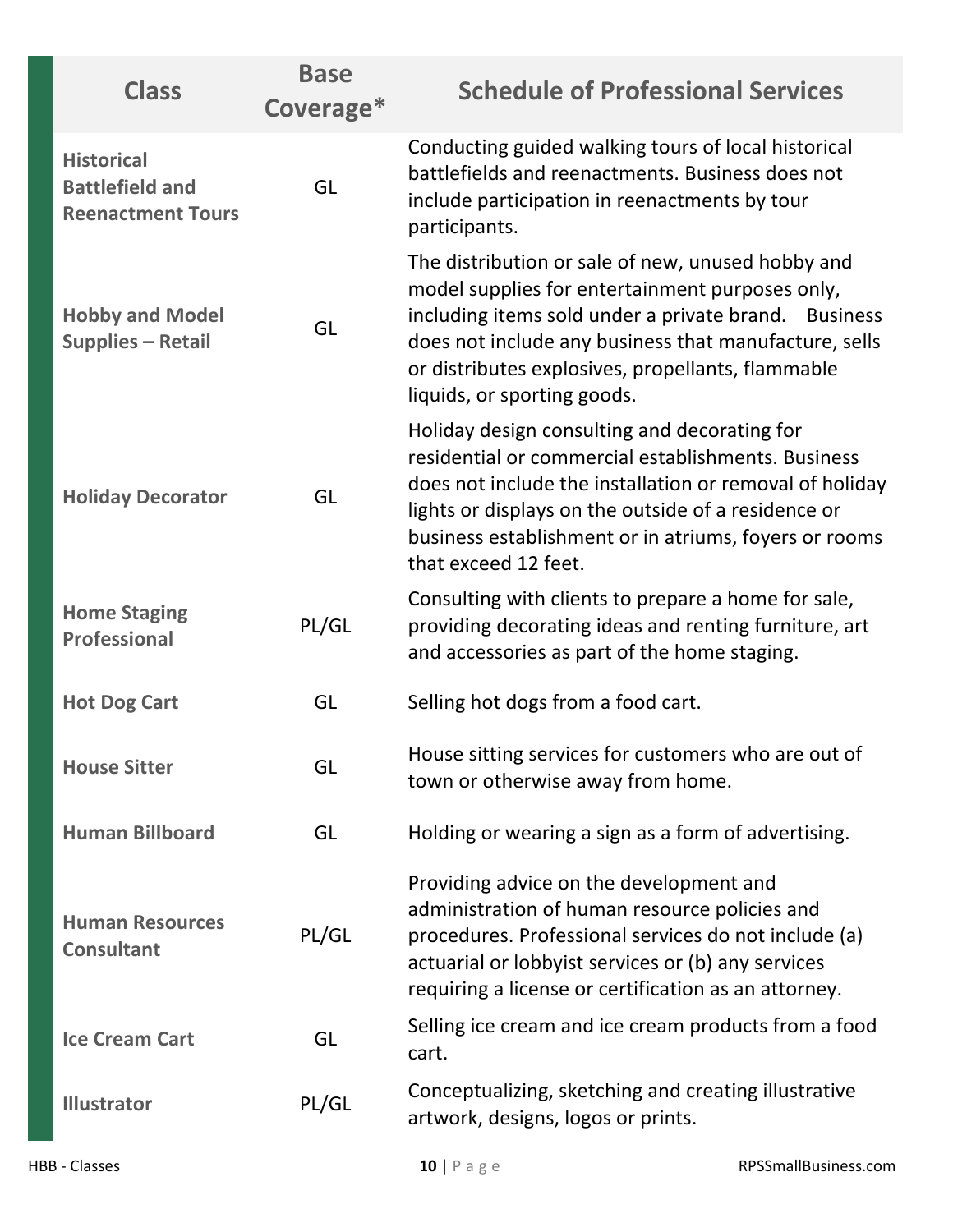| <b>Class</b>                                                      | <b>Base</b><br>Coverage* | <b>Schedule of Professional Services</b>                                                                                                                                                                                                                 |
|-------------------------------------------------------------------|--------------------------|----------------------------------------------------------------------------------------------------------------------------------------------------------------------------------------------------------------------------------------------------------|
| <b>Image Consultant</b>                                           | PL/GL                    | Working with clients to align their appearance,<br>behavior and communication skills with personal and<br>professional objectives.                                                                                                                       |
| <b>Industrial or</b><br>Organizational<br><b>Psychologist</b>     | PL/GL                    | Advising clients on ways to improve their employees'<br>performance, job satisfaction, safety and health.<br>Professional services do not include any individual or<br>group counseling or therapy services, or services<br>requiring a medical license. |
| <b>Interior Decorators</b>                                        | PL/GL                    | Providing decorating and design ideas for residences<br>and businesses. Services do not include creating<br>architectural plans or renovating buildings or spaces<br>within buildings.                                                                   |
| <b>Jewelry Crafts</b>                                             | GL                       | The manufacture and sale of jewelry created from<br>fake or semi-precious stones, where at least 80% of<br>the products sold are handmade/crafted by the<br>named insured or its employees.                                                              |
| <b>Jugglers</b>                                                   | GL                       | Providing live entertainment such as balloon artistry,<br>face painting, juggling, or magic, for birthday parties,<br>small gatherings or special events.                                                                                                |
| Kitchen Supplies -<br><b>Retail</b>                               | GL                       | The distribution or sale of new, unused kitchen<br>supplies, including items sold under a private brand.<br>Business does not include the distribution or sale of<br>knives.                                                                             |
| <b>Knitted Products -</b><br><b>Retail</b>                        | GL                       | The sale or distribution of knitted items manufactured<br>by the Insured or others.                                                                                                                                                                      |
| <b>Law Enforcement</b><br><b>Transcription</b><br><b>Services</b> | PL/GL                    | Converting speech into a written or electronic text<br>document for law enforcement agencies.                                                                                                                                                            |
| <b>Leather Crafts</b>                                             | GL                       | The manufacture and sale of leather goods,<br>accessories and novelties items, where 80% of the<br>products sold are handmade/crafted by the named<br>insured or its employees.                                                                          |
| <b>Legal Transcription</b><br><b>Services</b>                     | PL/GL                    | Converting speech into a written or electronic text<br>document for legal services clients.                                                                                                                                                              |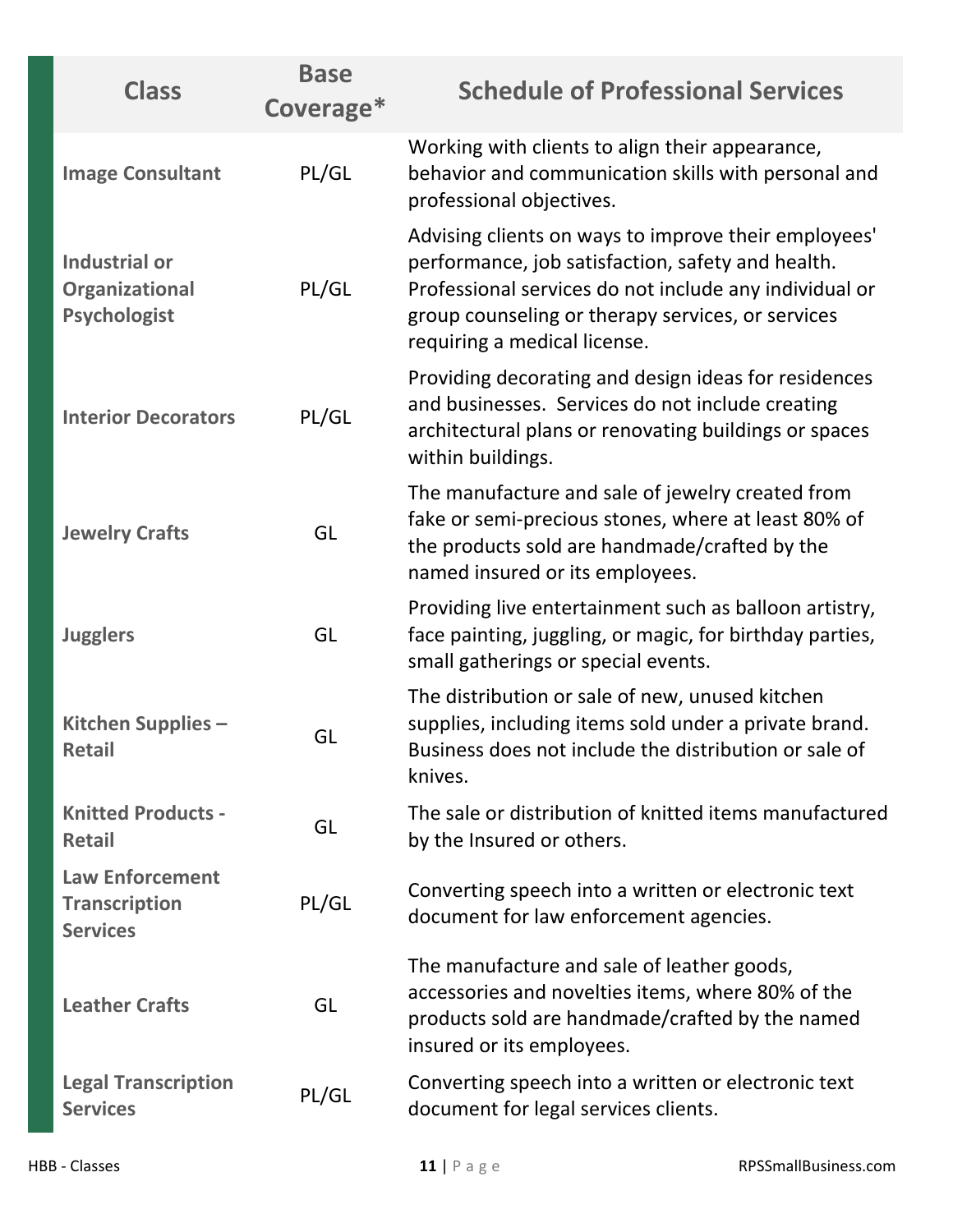| <b>Class</b>                            | <b>Base</b><br>Coverage* | <b>Schedule of Professional Services</b>                                                                                                                                                                                                                       |
|-----------------------------------------|--------------------------|----------------------------------------------------------------------------------------------------------------------------------------------------------------------------------------------------------------------------------------------------------------|
| <b>Lemonade Cart</b>                    | GL                       | Selling lemonade or frozen lemonade from a food cart.                                                                                                                                                                                                          |
| <b>Life Coach</b>                       | PL/GL                    | Providing counsel and encouragement to clients on<br>matters having to do with career or personal<br>challenges.                                                                                                                                               |
| Lingerie - Retail                       | GL                       | The manufacture, distribution or sale of new, unused<br>undergarments, hosiery, sleepwear and accessories<br>for adults, including items sold under a private brand.<br>Business does not include the distribution or sale of<br>adult entertainment products. |
| Luggage - Retail                        | GL                       | The distribution or sale of new, unused suitcases or<br>other bags used to pack personal belongings for travel,<br>including items sold under a private brand. Business<br>does not include the distribution or sale of designer<br>replica products.          |
| <b>Magicians</b>                        | GL                       | Providing live entertainment such as balloon artistry,<br>face painting, juggling, or magic, for birthday parties,<br>small gatherings or special events.                                                                                                      |
| <b>Make-up Artist</b>                   | GL                       | Providing make-up services. Professional services do<br>not include life casting.                                                                                                                                                                              |
| <b>Marketing</b><br><b>Consultant</b>   | PL/GL                    | Creating marketing strategies to promote a client's<br>business. Professional services do not include any<br>services as a lobbyist.                                                                                                                           |
| <b>Medical Claims</b><br><b>Billing</b> | PL/GL                    | Billing insurance companies and patients for services<br>rendered by healthcare providers.                                                                                                                                                                     |
| <b>Meditation</b><br><b>Instructor</b>  | PL/GL                    | Instructing a single client or others on meditation.                                                                                                                                                                                                           |
| <b>Mimes</b>                            | GL                       | Acting out a story through body motions at parties,<br>small gatherings or special events.                                                                                                                                                                     |
| <b>Museum Tours</b>                     | GL                       | Conducting guided tours of a museum(s).                                                                                                                                                                                                                        |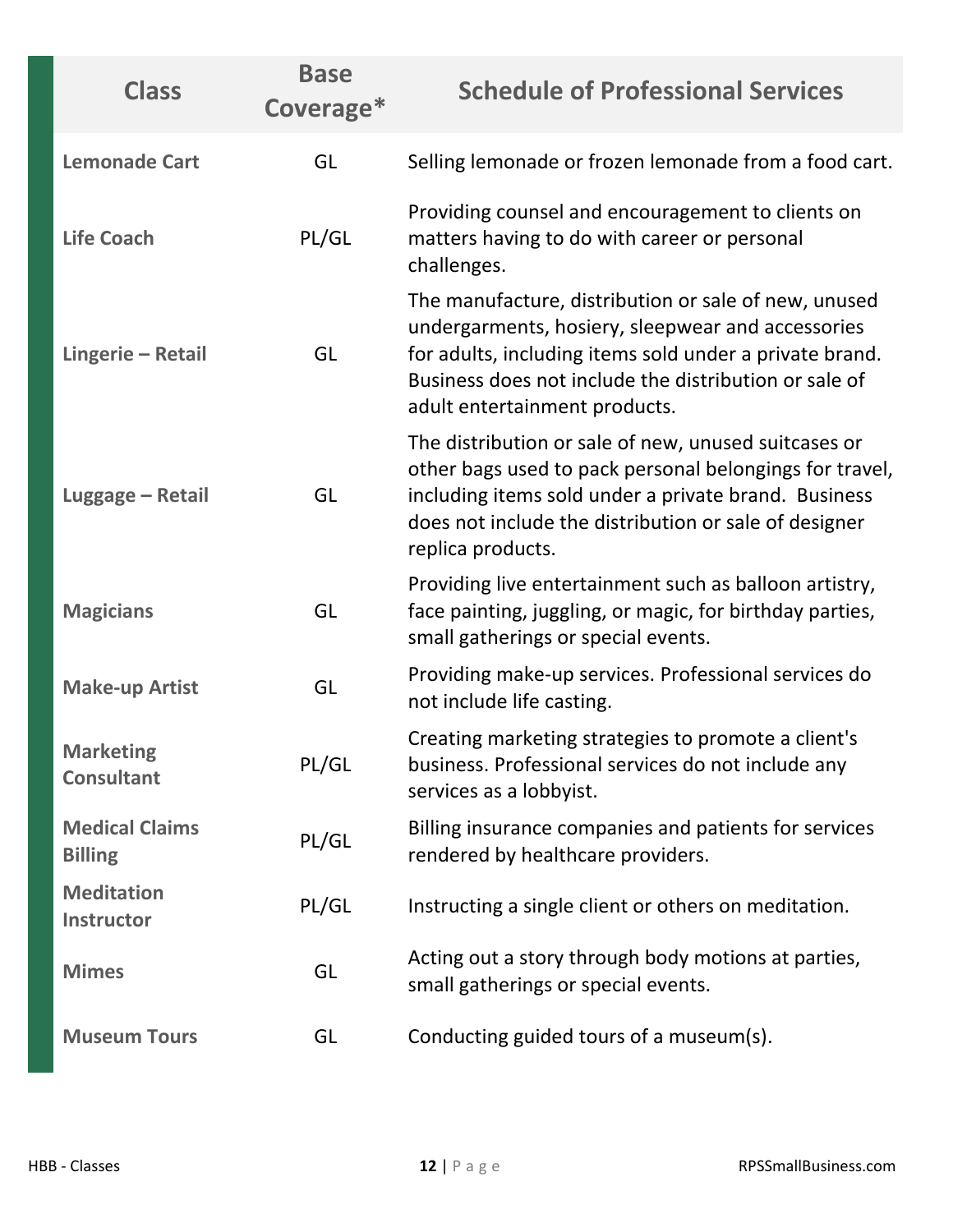| <b>Class</b>                                       | <b>Base</b><br>Coverage* | <b>Schedule of Professional Services</b>                                                                                                                                                                  |
|----------------------------------------------------|--------------------------|-----------------------------------------------------------------------------------------------------------------------------------------------------------------------------------------------------------|
| <b>Music Instructor</b>                            | PL/GL                    | Instructing others on singing, instrument playing and<br>music theory. Professional Services do not include<br>services provided by you as an employee of any<br>enterprise other than the Named Insured. |
| <b>Music Instrument</b><br><b>Sales and Repair</b> | GL                       | The distribution, sale of or repair of musical<br>instruments, and the distribution or sale of sheet<br>music, cases, and stands.                                                                         |
| <b>Music Therapist</b>                             | PL/GL                    | Providing therapy using music to improve physical,<br>mental and emotional well-being.                                                                                                                    |
| <b>Nail Technician</b><br><b>Services</b>          | PL/GL                    | Providing nail manicure services including applying<br>acrylic or other artificial nails.                                                                                                                 |
| <b>Notary Public</b>                               | PL/GL                    | Witnessing signatures on documents and confirming<br>individuals are signing without duress or intimidation,<br>and are aware of the contents and significance of the<br>documents.                       |
| <b>Nutritionist</b>                                | PL/GL                    | Advising on food, nutrition and healthy eating habits.<br>Professional services do not include diagnosing or<br>treating diseases, medical conditions or interpreting<br>the results of medical tests.    |
| <b>Occupational</b><br><b>Therapist</b>            | PL/GL                    | Providing therapy to gain, regain or improve skills<br>needed to carry out daily living tasks.                                                                                                            |
| <b>Office Supplies -</b><br><b>Retail</b>          | GL                       | The distribution or sale of new, unused office supplies,<br>including items sold under a private brand. Business<br>does not include any installation services.                                           |
| <b>Paper Goods-</b><br><b>Retail</b>               | GL                       | The distribution or sale of new, unused paper-based<br>products such as napkins and paper plates, including<br>items sold under a private brand.                                                          |
| <b>Performance Poet</b>                            | GL                       | Providing live rendition of poetry in a theatrical style<br>for parties, small gatherings or special events.                                                                                              |
| <b>Personal Assistant</b>                          | PL/GL                    | Assisting individuals with daily business or personal<br>administrative or planning tasks. Business does not<br>include any services to celebrities or other high profile<br>individuals.                 |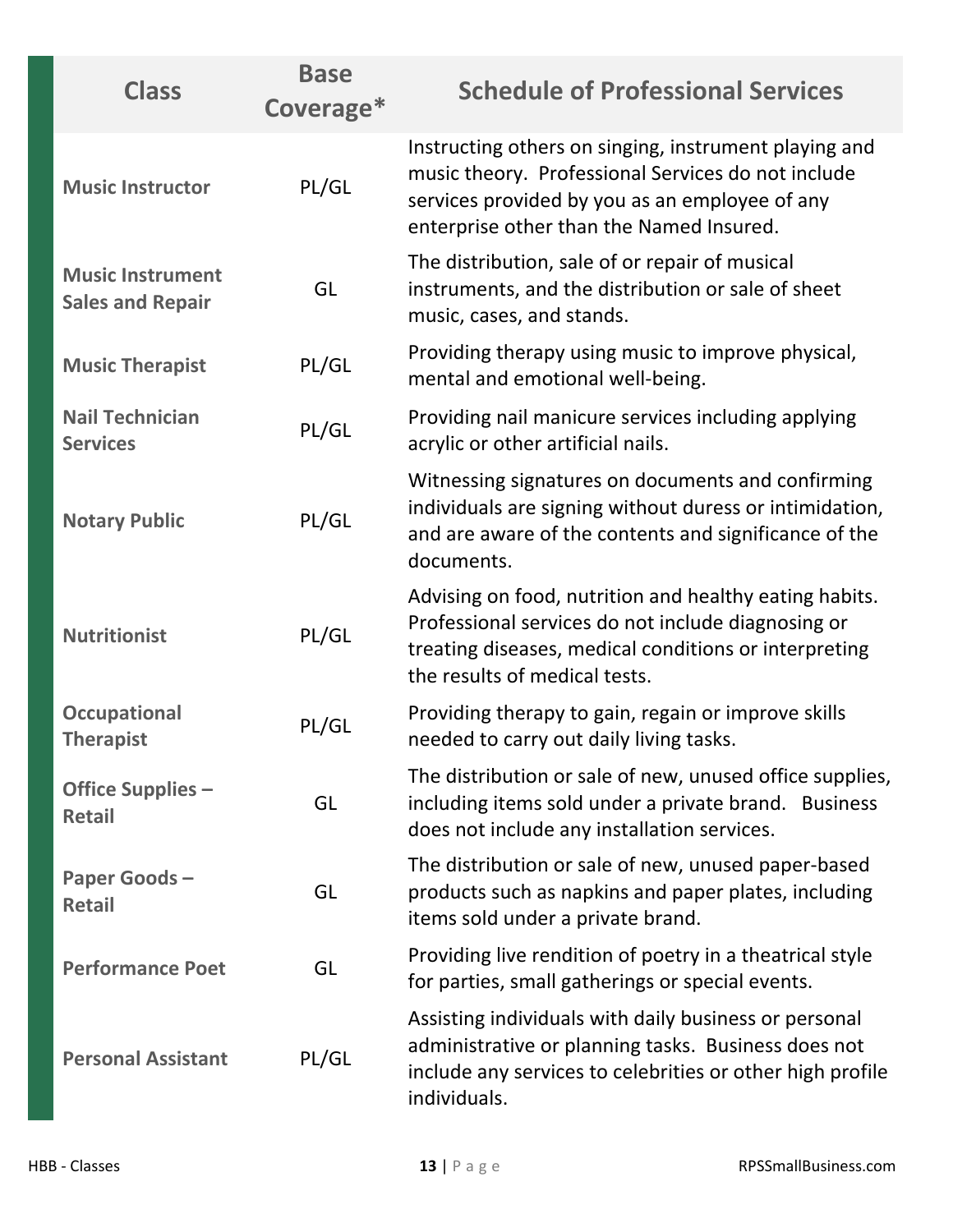| <b>Class</b>                                   | <b>Base</b><br>Coverage* | <b>Schedule of Professional Services</b>                                                                                                                                                                                                                                                                                                                                                  |
|------------------------------------------------|--------------------------|-------------------------------------------------------------------------------------------------------------------------------------------------------------------------------------------------------------------------------------------------------------------------------------------------------------------------------------------------------------------------------------------|
| <b>Personal Chef</b>                           | PL/GL                    | Preparing meals at a client's location and using the<br>client's cooking facilities. Business does not include<br>meal preparation in a commercial facility.                                                                                                                                                                                                                              |
| <b>Personal Organizer</b>                      | GL                       | Business means services to systematize processes or<br>space; including space planning, time or paper<br>management, clutter control and closet/storage<br>design.                                                                                                                                                                                                                        |
| <b>Personal Shopper</b>                        | GL                       | Business means shopping services including giving<br>shopping advice and suggestions.                                                                                                                                                                                                                                                                                                     |
| <b>Personal Stylist</b>                        | GL                       | Personal styling services including giving makeup and<br>wardrobe style advice and suggestions.                                                                                                                                                                                                                                                                                           |
| <b>Pet Sitter</b>                              | GL                       | Temporarily taking care of household pets owned by<br>others provided that such pets are not owned for<br>commercial business purchases. Care includes<br>feeding, cleaning and exercising. Business does not<br>include caring for animals held as farm or breeding<br>stock.                                                                                                            |
| <b>Pet Training</b>                            | GL                       | Pet training services for domestic dogs and cats to<br>condition them to interact effectively within a<br>household and respond to specific commands with<br>appropriate behavior. Business does not include the<br>training of service dogs, guard dogs, protection dogs,<br>attack dogs, fighting dogs, police dogs or the training<br>of any animals other than domestic cats or dogs. |
| <b>Pet Walking</b>                             | GL                       | Walking and exercising services for household pets<br>owned by others provided that such pets are not<br>owned for commercial business purposes. Business<br>does not include caring for farm animals or breeding<br>stock.                                                                                                                                                               |
| Photographer/<br>Videographer                  | PL/GL                    | Taking pictures or videos of people, places and things<br>in a variety of settings. Professional services do not<br>include any pornography or adult film activity.                                                                                                                                                                                                                       |
| <b>Piano Technician &amp;</b><br><b>Tuning</b> | GL                       | Cleaning, inspecting, tuning and repairing pianos at<br>the customer's location.                                                                                                                                                                                                                                                                                                          |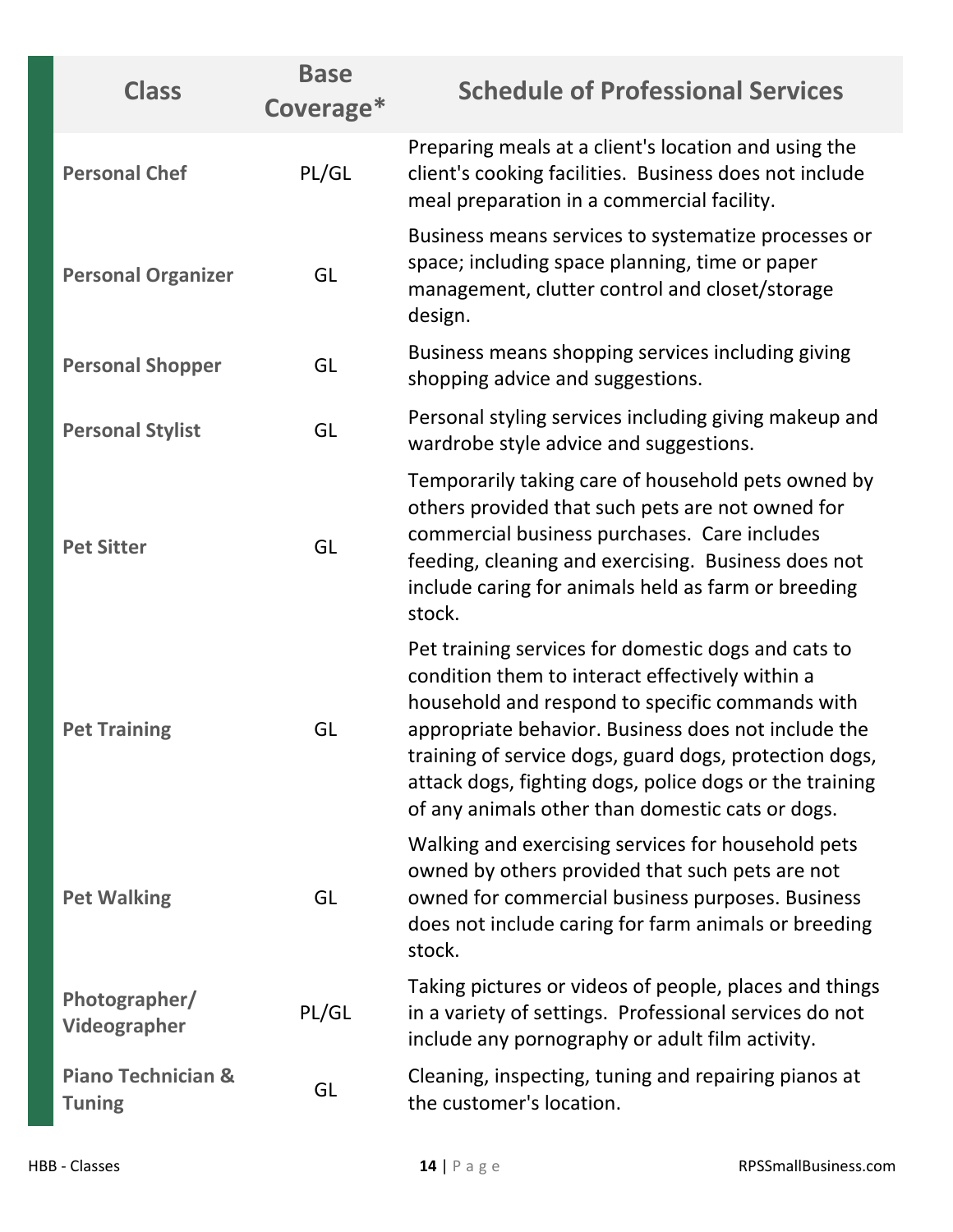| <b>Class</b>                                      | <b>Base</b><br>Coverage* | <b>Schedule of Professional Services</b>                                                                                                                                                                                                                |
|---------------------------------------------------|--------------------------|---------------------------------------------------------------------------------------------------------------------------------------------------------------------------------------------------------------------------------------------------------|
| <b>Pilates Instructor</b>                         | PL/GL                    | Instructing others on Pilates techniques. Professional<br>Services do not include any services (a) rendered by<br>any Insured under the age of 18 or (b) provided in<br>your capacity as an employee of any enterprise other<br>than the Named Insured. |
| <b>Plant Care &amp;</b><br><b>Watering</b>        | GL                       | Caretaking and watering of plants located in<br>residential or commercial establishments.                                                                                                                                                               |
| <b>Pretzel Cart</b>                               | GL                       | Selling pretzels from a food cart.                                                                                                                                                                                                                      |
| Project<br><b>Management</b><br><b>Consultant</b> | PL/GL                    | Helping clients define objectives and develop plans to<br>achieve strategic, operational or technical goals within<br>specific time and/or cost parameters.                                                                                             |
| Puppeteer<br>/Ventriloquists                      | GL                       | Creating an illusion that the puppet, an inanimate<br>object, is alive.                                                                                                                                                                                 |
| <b>Religious Goods-</b><br><b>Retail</b>          | GL                       | The distribution or sale of new, unused religious<br>orientated goods, with the exception of candles.                                                                                                                                                   |
| <b>Residential</b><br><b>Cleaning</b>             | GL                       | Interior cleaning of residential homes. Business does<br>not include floor waxing, power washing services, or<br>the cleaning of exterior windows above ground level.                                                                                   |
| <b>Resume Writer</b>                              | PL/GL                    | Writing, editing and designing resumes.                                                                                                                                                                                                                 |
| <b>Sandwich or Sub</b><br>Cart                    | GL                       | Selling hot and cold sandwiches from a food cart.                                                                                                                                                                                                       |
| <b>Santa and Party</b><br><b>Characters</b>       | GL                       | Providing live entertainment in costume at malls, small<br>gatherings or special events.                                                                                                                                                                |
| <b>Scrapbooking</b>                               | GL                       | The manufacture and sale of custom-decorated<br>scrapbook albums, where at least 80% of the products<br>sold are handmade/crafted by the named insured or<br>its employees.                                                                             |
| <b>Self-Guided Audio</b><br><b>Tours</b>          | GL                       | Creating and recording guided tours through spoken<br>commentary.                                                                                                                                                                                       |
| <b>HBB - Classes</b>                              |                          | RPSSmallBusiness.com<br>$15$   Page                                                                                                                                                                                                                     |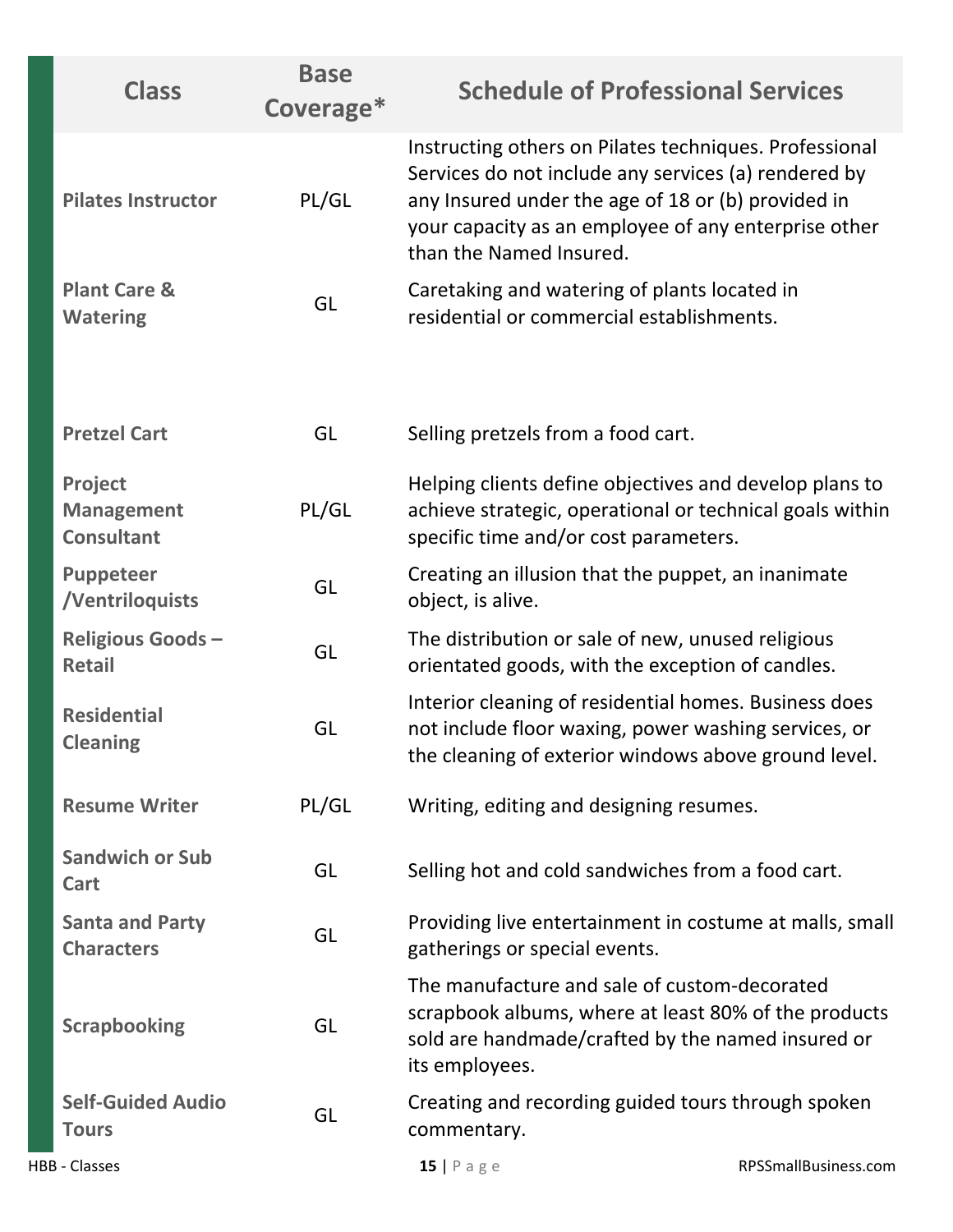| <b>Class</b>                                 | <b>Base</b><br>Coverage* | <b>Schedule of Professional Services</b>                                                                                                                                                                                                     |
|----------------------------------------------|--------------------------|----------------------------------------------------------------------------------------------------------------------------------------------------------------------------------------------------------------------------------------------|
| <b>Shaved Ice Cart</b>                       | GL                       | Selling shaved ice from a food cart.                                                                                                                                                                                                         |
| <b>Shoe Sales - Retail</b>                   | GL                       | The sale or distribution of shoes, boots, sneakers and<br>slippers manufactured by the Insured or others.<br>Business does not include the manufacture,<br>distribution or sale of prescription shoes or inserts.                            |
| <b>Shopping Tours</b>                        | GL                       | Conducting guided walking tours of local shopping<br>establishments.                                                                                                                                                                         |
| <b>Shore Excursion</b><br><b>Tours</b>       | GL                       | Conducting guided tours of local attractions and sights<br>at ports of call for cruise ship customers. Business<br>does not include ports of call outside the US or the<br>transportation of customers from ship to shore and<br>vice versa. |
| <b>Sightseeing Tours</b>                     | GL                       | Conducting guided walking tours to one or more<br>locations that include local attractions, historical<br>landmarks and scenic sights.                                                                                                       |
| <b>Sign Language</b><br><b>Tutor</b>         | PL/GL                    | Teaching sign language to others. Professional<br>Services do not include services provided by you as an<br>employee of any enterprise other than the Named<br>Insured.                                                                      |
| <b>Sound or Audio</b><br><b>Technician</b>   | GL                       | The set-up and use of technical equipment to<br>synchronize, record, mix or edit recordings. Business<br>does not include the manufacture, distribution or sale<br>of recording or mixing equipment.                                         |
| <b>Speech Coach</b>                          | PL/GL                    | Assisting others on improving their speaking skills<br>including tone and pace of speech, accent reduction<br>and overcoming fear of public speaking.                                                                                        |
| <b>Speech-Language</b><br><b>Pathologist</b> | PL/GL                    | Treating speech, language, swallowing and other<br>similar communication disorders.                                                                                                                                                          |
| <b>Stationary - Retail</b>                   | GL                       | The manufacture, distribution or sale of new, unused<br>writing products, including items sold under a private<br>brand.                                                                                                                     |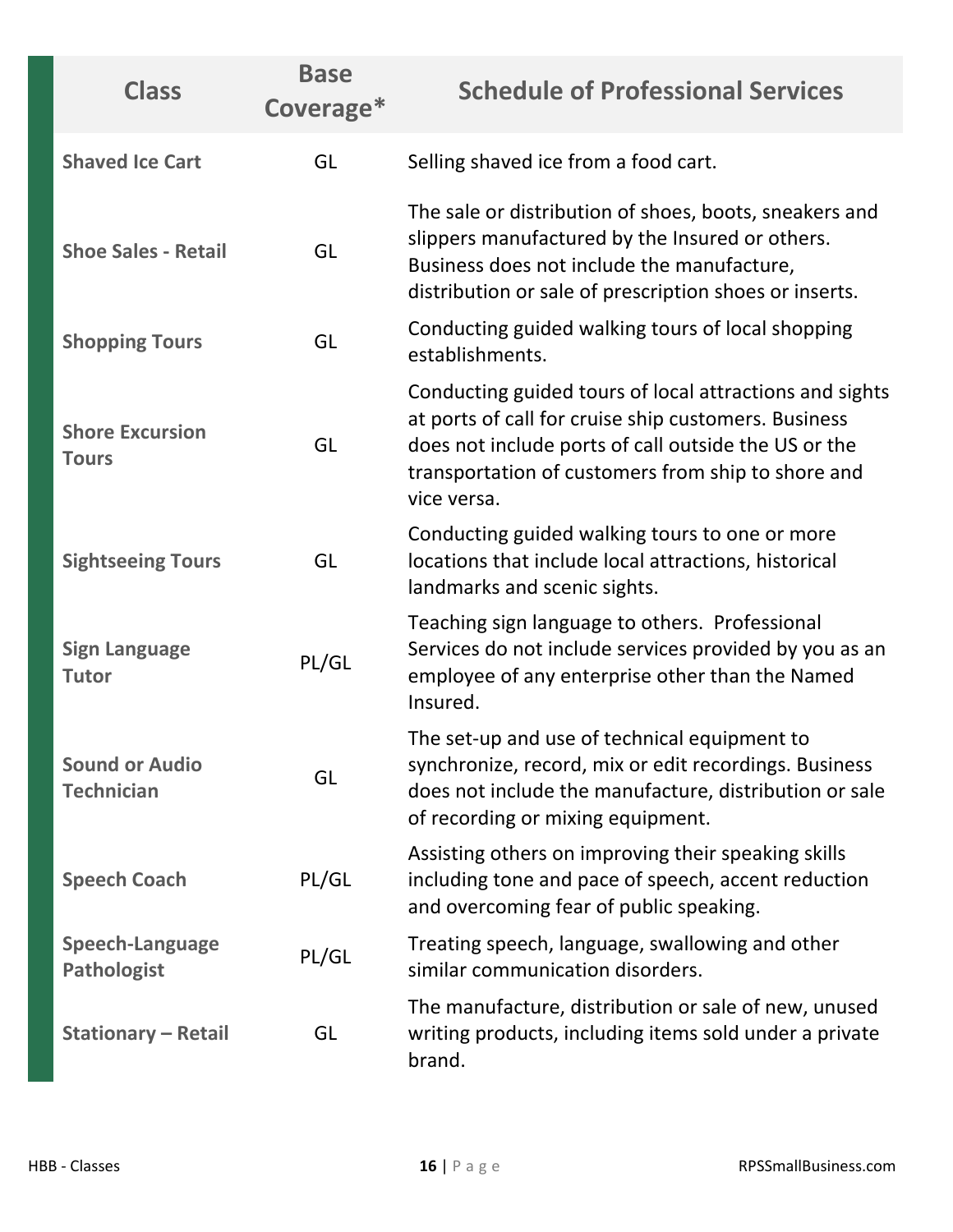| <b>Class</b>                                      | <b>Base</b><br>Coverage* | <b>Schedule of Professional Services</b>                                                                                                                                                                                                                                                                   |
|---------------------------------------------------|--------------------------|------------------------------------------------------------------------------------------------------------------------------------------------------------------------------------------------------------------------------------------------------------------------------------------------------------|
| <b>Statistician/Data</b><br><b>Analyst</b>        | PL/GL                    | Working with clients to collect and deliver statistical<br>analysis. Professional services do not include any<br>actuarial services.                                                                                                                                                                       |
| <b>Step-On Tour Guide</b>                         | GL                       | Participating in a specific portion of guided tours to<br>provide information regarding specific landmarks,<br>sights, attractions or sections of city.                                                                                                                                                    |
| <b>Storytellers</b>                               | GL                       | Providing live character performances for small<br>gatherings, special events or local theater.                                                                                                                                                                                                            |
| <b>Strategic Planner</b>                          | PL/GL                    | Helping clients define and develop business strategies<br>to meet their long-term goals.                                                                                                                                                                                                                   |
| <b>Taco or Burrito Cart</b>                       | GL                       | Selling tacos and/or burritos from a food cart.                                                                                                                                                                                                                                                            |
| <b>Tailor/Seamstress</b>                          | GL                       | Making alterations, repair and custom making of<br>clothing and other fabric products.                                                                                                                                                                                                                     |
| <b>Tax Preparer</b>                               | PL/GL                    | Preparing and filing tax returns on behalf of clients.                                                                                                                                                                                                                                                     |
| Translation/<br>Interpretation<br><b>Services</b> | PL/GL                    | Interpreting verbal and written communication<br>between parties who use different languages.                                                                                                                                                                                                              |
| Trophy – Retail                                   | GL                       | The manufacture, distribution or sale of new, unused<br>trophies.                                                                                                                                                                                                                                          |
| <b>Tutor</b>                                      | PL/GL                    | Providing academic tutoring to others. Professional<br>Services do not include services provided by you as an<br>employee or contractor of a school unless such school<br>is a majority owned and operated by the named<br>insured and its sole function is providing academic<br>tutoring.                |
| <b>Uniform Sales -</b><br><b>Retail</b>           | GL                       | The sale or distribution of clothing required by specific<br>organizations, teams or fields of employment,<br>manufactured by the Insured or others. Business does<br>not include the manufacture, distribution or sale of<br>body armor, helmets, safety, protective, hazmat<br>apparel or related items. |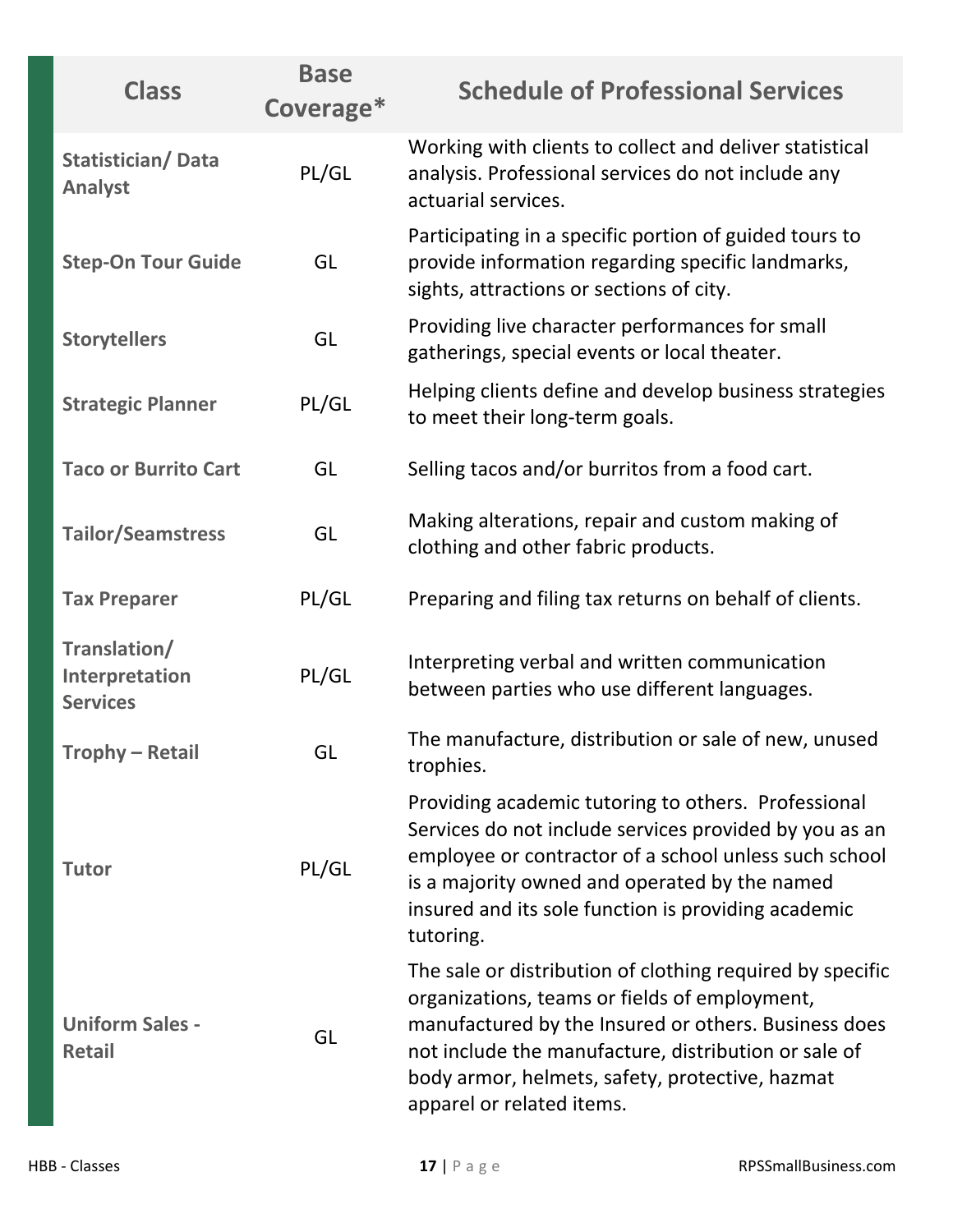| <b>Class</b>                                | <b>Base</b><br>Coverage* | <b>Schedule of Professional Services</b>                                                                                                                                                                                                                                                                                                          |
|---------------------------------------------|--------------------------|---------------------------------------------------------------------------------------------------------------------------------------------------------------------------------------------------------------------------------------------------------------------------------------------------------------------------------------------------|
| Upholsterer                                 | GL                       | Upholstering furniture, pillows and cushions including<br>minor repair, refinishing and restoration.                                                                                                                                                                                                                                              |
| <b>Virtual Assistant</b>                    | PL/GL                    | Providing administrative support services to clients in<br>a virtual environment.                                                                                                                                                                                                                                                                 |
| <b>Wedding Cake</b><br><b>Bakery</b>        | GL                       | The manufacture and sale of special occasion cakes,<br>where at least 80% of the goods sold are<br>handmade/crafted by the by the named insured or its<br>employees.                                                                                                                                                                              |
| <b>Wedding Officiate</b>                    | PL/GL                    | Officiating at wedding services. Professional services<br>do not include wedding or other services provided by<br>members of the clergy.                                                                                                                                                                                                          |
| <b>Wellness Counselor</b>                   | PL/GL                    | Educating clients on healthy lifestyle behaviors to<br>promote wellness and improve quality of life.<br>Professional services do not include diagnosing or<br>treating diseases, medical conditions, interpreting the<br>results of medical tests, writing food plans or<br>recommending supplements.                                             |
| <b>Wig Sales - Retail</b>                   | GL                       | The sale or distribution of head coverings made of<br>artificial or real hair, including wigs and clip-in or tape-<br>in extensions, manufactured by the Insured or others.<br>Business does not include the manufacture,<br>distribution or sale of products which require the use<br>of glue to attach to the head.                             |
| <b>Window</b><br><b>Treatments - Retail</b> | GL                       | The distribution or sale of new, unused curtains,<br>drapes and hardware items, including items sold<br>under a private brand with the exception of any<br>manufacturing, sales or distribution of blinds.                                                                                                                                        |
| <b>Wood Product</b><br><b>Crafts</b>        | GL                       | The manufacture or sale of products crafted out of<br>wood, where at least 80% of the products sold are<br>handmade/crafted by the named insured or its<br>employees Business does not include the manufacture<br>or sale of infant furniture, such as cribs, cradles,<br>changing tables, playpens or other common<br>children/infant furniture. |